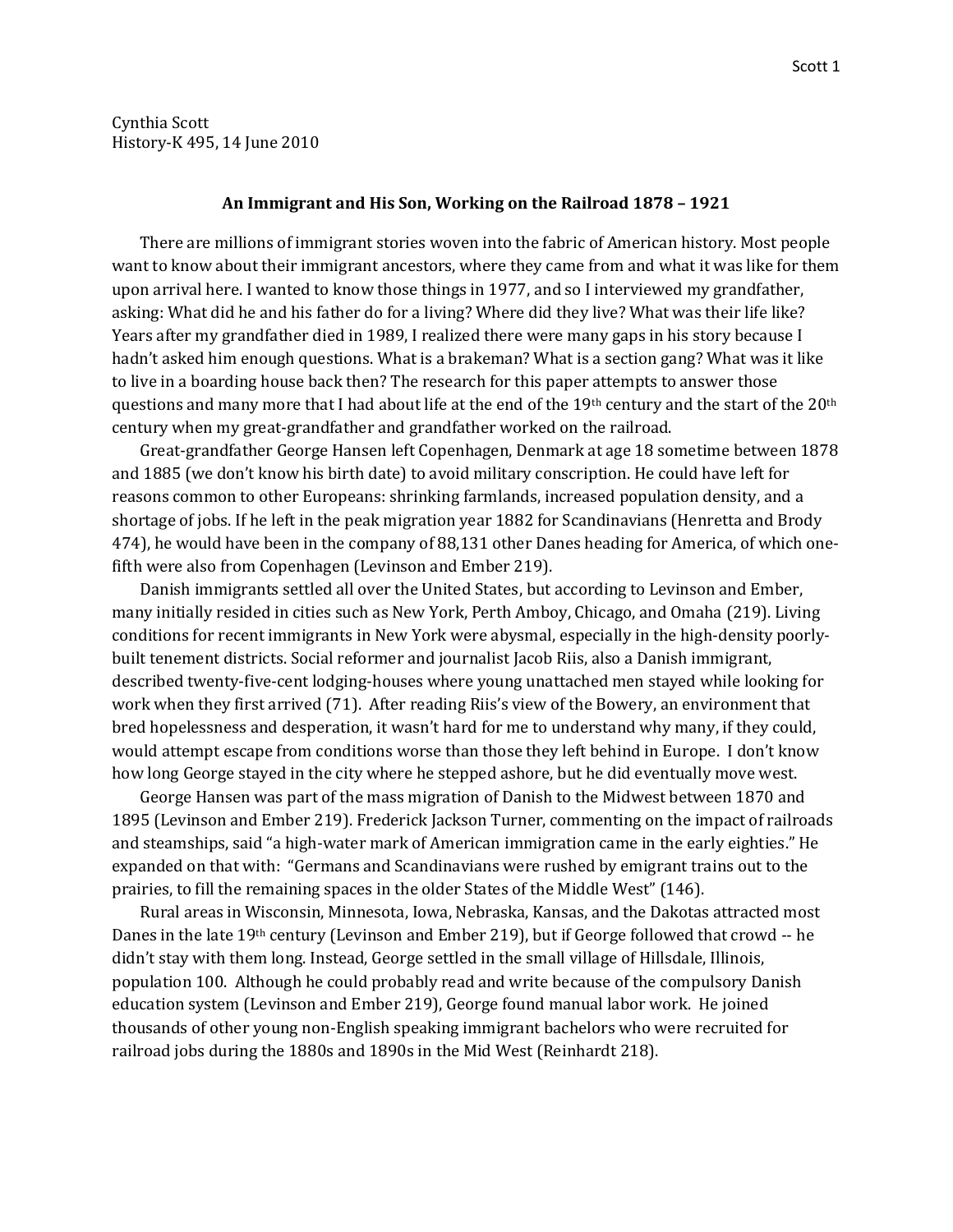George was hired as a brakeman for the Chicago Burlington & Quincy Railroad. All railroad jobs were dangerous then, but brakemen --also called trainmen-- were especially prone to accidents leading to injury or death. Many fell from the tops of 14-foot tall moving freight cars while

struggling to turn brake wheels. If that wasn't risky enough, brakemen also "had to step between cars to insert a pin into either end of the link that connected them. Uncoupling meant standing between the cars to remove one or both pins… all while the cars were being shifted to make up or break up a train" (White). The Interstate Commerce Commission reported in 1890: "There were a total of 2,451 fatalities and 22,396 injuries severe enough to be reported. Of these, about 369 fatalities and 4,750 injuries resulted from coupling cars. About 59 percent of all casualties occurred to trainmen although they comprised but one-fifth of total railroad employment" (qtd. in Aldrich 103).



Over the years, many methods of automatically coupling train cars had been developed and patented, but freight cars were not all the same track-to-coupling height and did not stay within the control of an owning company. In 1887, respected railway civil engineer Arthur Mellen Wellington wrote that the main reason for not installing such automatic couplers was that "owing to the continuous interchange of cars no real benefit would be derived from such a coupler until it had come into almost universal use" (qtd. in Aldrich).

A safe and efficient braking system, the electric-powered air brake, was perfected by George

Westinghouse, Jr. in 1887 "so that a train of fifty cars could be stopped safely in two seconds". This system could eliminate the need for a manual braking wheel and provided a way to take brakeman off the tops of freight cars. Railroad companies did not rush to implement this new technology, however, because of the expense. It was easier to maintain the status quo; "the lives and limbs of railroad men were cheap" (Reinhardt 103-104).

Hand brakes and link-and-pin



THE WESTINGHOUSE ATMOSPHERIC BRAKE



couplings were not outlawed by the Railway Safety Appliance Act until 1893 (Reinhardt 104). Those safety improvements were forced on the railroad companies too late to benefit George, but he was luckier than most brakemen; he only lost two fingers when a glove froze to a coupling. Even though accidents like that were so common in 1900 that the Order of Railroad Conductors said they "have never been considered serious by the trainmen" (qtd. in Aldrich 104), George did take his injury seriously and got off the trains to take a job on the ground with a section gang.

Section gangs maintained *sections* of the railroad. In some ways, section gangs could be compared to modern-day highway construction crews. As Richard Reinhardt tells it, they toiled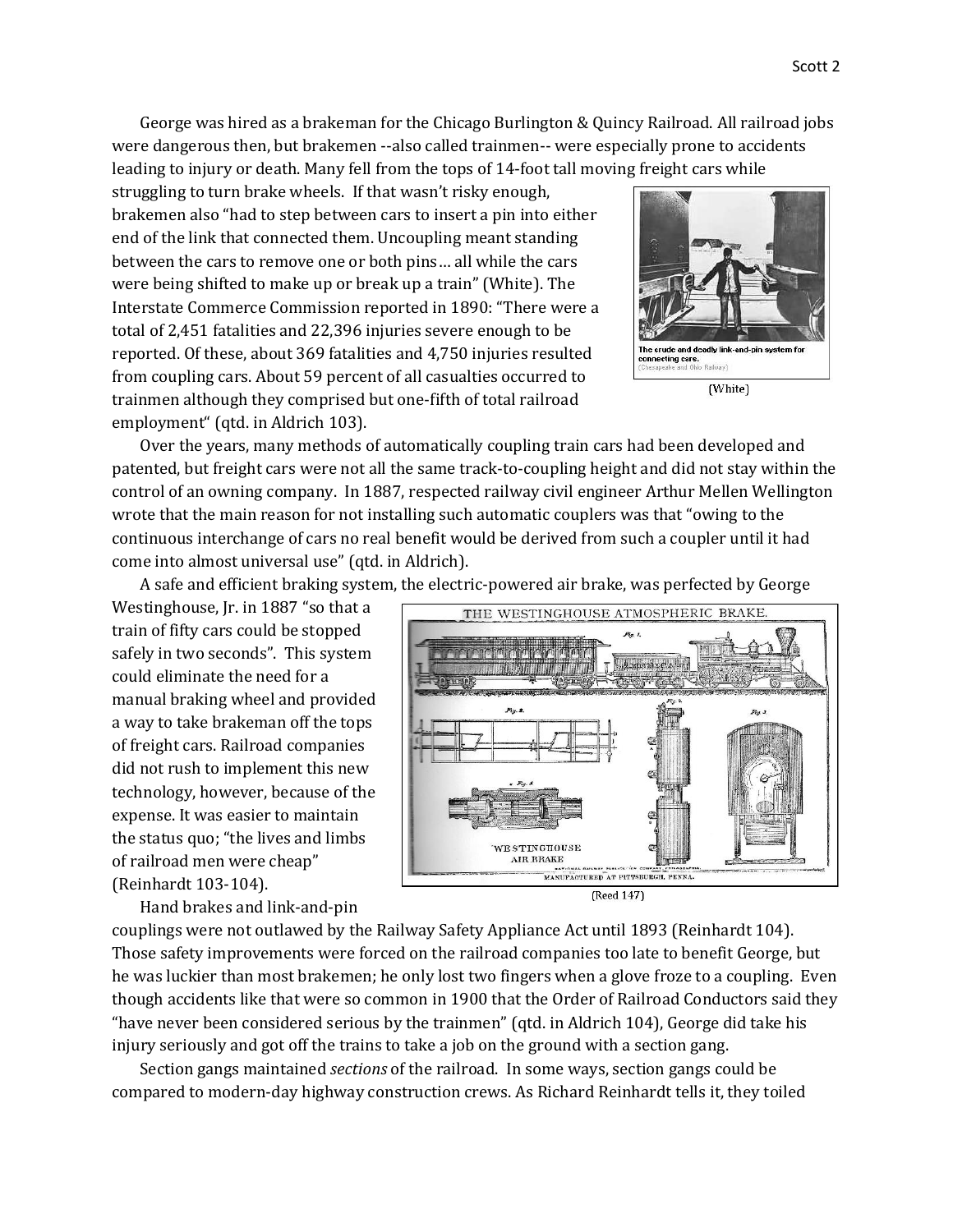along a five or ten-mile stretch "weeding, spraying, burning, resurfacing, reballasting, repairing the ravages of frost and rain" (209). Repair work also included replenishment of gravel on the road bed and the replacement of damaged wood ties and steel rails. It was hard physical work with hand tools, for low pay ranging from 90 cents to a dollar and a half for a 10-hour day depending upon the location. Most of these workers were transient, hiring on for a season and then moving to a different territory along the track to seek adventure or better opportunities (Reinhardt 210).

Single young men working for the railroad needed a place to sleep and a way to get meals that didn't require them to do their own cooking. The most common solution, if working near a town, was to rent a room at a boarding house. Families often took boarders to supplement their income. It was such a popular and mutually beneficial arrangement that 44,000 American families said they were providing rooms and meals to boarders in 1890 (Schlereth 104).

George stayed at a boarding house that catered to section gangs while he was learning English and becoming accustomed to the American life, including American food. The common mid-west diet of Americans near the end of the 19th century consisted of "meat in relatively large quantities, with beef predominating and pork second in popularity; potatoes, cabbage, onions, and other fresh vegetables in season and moderate amounts; a variety of fresh fruits in summer but chiefly apples in winter; white bread and rolls, cakes and pies; butter, eggs, milk for baking and relatively moderate or small amounts for drinking" (Gabaccia 62).

Even though staying in one place for very long was not common among section gang workers, George did stay in Hillsdale and was soon promoted to section foreman. He married one of the boarding house daughters in 1888, shortly before the birth of their first son. When Nettie Dillon's parents and siblings died or moved away, she continued running the boarding house herself – a big job for one person. Taking boarders meant preparing more food, cleaning more dishes, changing more beds, and doing more laundry, but it also allowed a mother to stay home with her children (Reinhardt 104).



(Taking America to Lunch)

Nettie converted the boarding house to a restaurant in 1896 after the birth of their third son. She still served the section gangs, however, by providing them with coffee and lunches packed in dinner pails. A typical lunch for a railroad worker or any laborer of that time could include meat, pie, carrots, pickles, apples, hard-boiled eggs, or other whole piece food items ("Taking America to Lunch").

In 1901, George was promoted to foreman of a steel gang working on a major track upgrade. His hobo gang was one of many crews converting the Quincy to Galesburg line from single-track to double tracks. This change helped to reduce the number of fatal train accidents caused by

traffic density and human error. "On single-track lines, disaster in the form of a head-on collision … lurked when watches were off or train orders incorrect, or forgotten, or misread" (Aldrich 90).

Although they did reduce likelihood of collisions, track conversion projects were mainly initiated by the Chicago Burlington & Quincy (CB&Q) to speed up the running time of trains in competition with other railroad companies. An 1899 special edition of the Galesburg *Republican Register* mentioned that "the fast mails and expresses … occasioned directly a need for the Improvement of the road bed." There was more to those road bed projects than simply laying new ties and rails; the same newspaper article describes changes such as reducing steepness of grades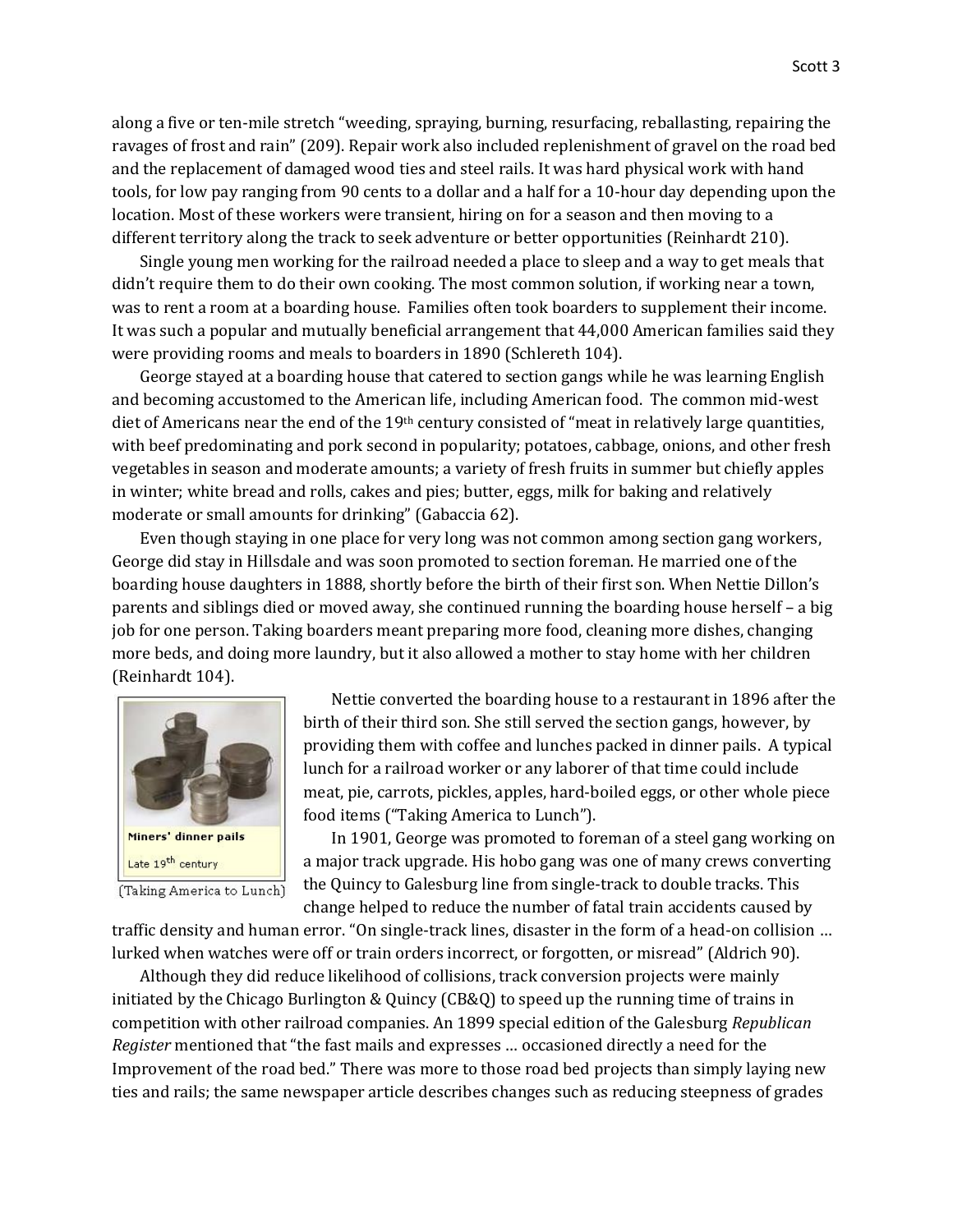by moving thousands of cubic yards of earth, building steel bridge trestles, and taking out "sinuous" curves (column 3).

In another part of the above-mentioned "Our Railroads" special edition, subtitled "The Company's Officers," the CB&Q names every man at almost every level of the organization along with his division, his length of time with the company, and previous positions held on his way up the hierarchy. After describing all the upper to mid-management superintendents and chiefs, the list names all of the "principal foremen and sub-superintendents of departments" of the machine shop, boiler shop, copper shop, car department, repair yard, wood machine shop, paint shop, round house, blacksmith shop, storekeeper, bridge department, T-rail shop, building department, water department, and civil engineer. At the very end of this exhaustive 32 column-inch piece, three road masters are named. I believe one of those road masters must have been George Hansen's boss. Common road laborers working under the road masters were not named, probably because most were so transient. George's position as foreman over those section workers put him just one rung shy of being on the published list.

George's 1901 promotion to steel gang foreman is probably what precipitated moving his family from Hillsdale to Bushnell, the year before. One railroad historian writing about the Atchison, Topeka & Santa Fe line discusses the frequent moves of railroad workers: "Trackmen moved for much the same reasons as operators and agents. Once promoted to section foreman, they had no way to advance without moving…Similarly, trainmen and enginemen often moved to be promoted a grade in service or to get a preferred run" (Ducker 13,14). George moved his family two more times, to Moline in 1902 and to Abingdon in 1906, before finally going to Galesburg in 1908. Sparse and inconsistent family records do not mention any more promotions for George but that doesn't mean there were none. Whether or not he was promoted again, perhaps the other three moves positioned him closer to job sites along the rail line or gave the family access to amenities found only in larger towns.

The youngest son, my grandfather William (Bill) Garnett Hansen, remembered Bushnell as the place where he had a pony. There was a garden too, which probably had vegetables and fruit trees rather than ornamental plants (Schlereth 137). In Moline, his mother did laundry for a music teacher, who, in exchange, began giving piano lessons to Bill when he was seven. If the family owned a piano, they were aspiring to fit in with current Victorian middle class culture: "Everyone knew that the great composers used it [a piano] and that it served as the accompaniment for outstanding singers; moreover, almost all published sheet music was written for voice and piano" (Schlereth 211).

When they moved to Abingdon in 1906, Bill's 15-year old brother Claude became part owner of a three-lane bowling alley. He hired Bill, age 10, to help as a pin setter. Working at such a young age was common in the early 1900s. Most working-class families could not be supported by just the husband's wage; one in five children under the age of sixteen worked outside the home (Henretta and Brody 508). The bowling alley business closed the next year, in 1907, when the third nationwide banking panic in 17 years caused another economic depression.

Four years after the 1908 move to Galesburg, 16-year old Bill dropped out of high school to take a job at a silent movie house. It was called a nickelodeon, meaning it cost five cents for admission. He played ragtime piano while three reels of film were shown, and accompanied an "illustrated song" between reels. Illustrated songs were the forerunners of current music videos; images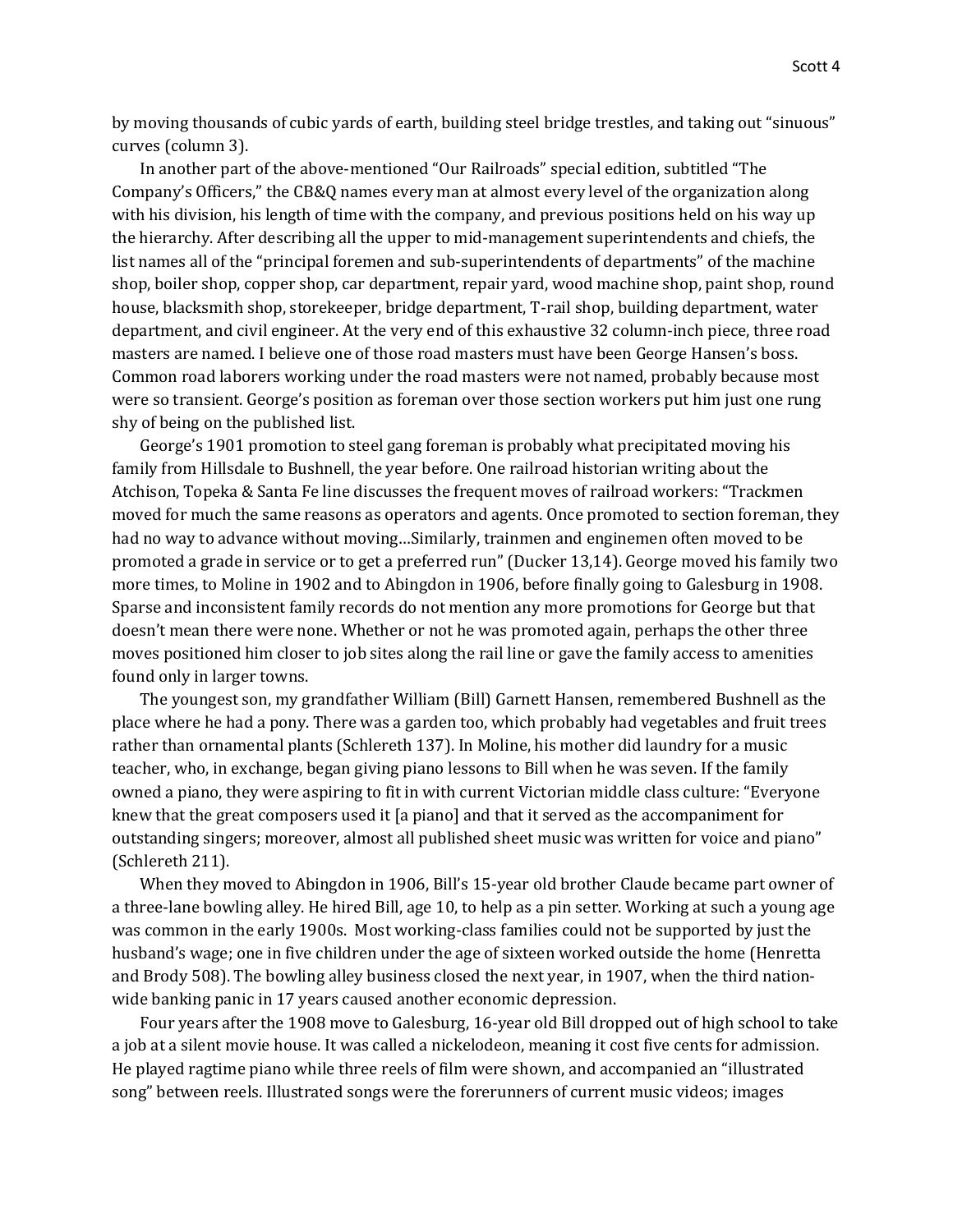representing verses of a song were projected on the movie screen from hand-painted glass slides. The audience was encouraged to sing along with the singer and the piano player. This popular feature promoted the sales of sheet music (Ripley 4). The whole nickelodeon program lasted one hour and there were many showings each day. Bill earned \$12.50 a week for something he loved to do.

Bill's piano playing kept him employed for several years. In 1913 he played in a vaudeville house at Fort Madison, Iowa. Two years later, he worked at the Rock Island House Cabaret, which was about 30 miles from Galesburg. Although Henry Ford's Model-T automobile had been available since 1908, Bill could have commuted those 30 miles more cheaply to work by electric street car (Schlereth 24). The Rock Island Southern Railway Company was notable for their thriving interurban alternating current electric freight car service. Their line could move heavier cars faster than most other electric trolleys that were running on direct current. George could have ridden on one of their few passenger cars serving Monmouth and Galesburg (Hilton and Due).

Bill's next piano and music job, in 1916, required a lot of traveling and it couldn't have been done all on trains. He might have purchased or shared the use of a Model-T Ford to get around because by then, the price had gone down to \$360 and cars of all kinds were more plentiful. U.S. automobile companies produced more than 1.7 million cars that year (Schlereth 25).

From 1916 to 1917, Bill was the music director of a 12-member tabloid vaudeville troupe called the Kentucky Belles. (His fellow entertainers called him "Doc" Hansen.) The Kentucky Belles advertised themselves as a musical comedy company offering "Classy Dancing, Refined Musical



(Kentucky Belles)

Comedy and special Vaudeville for Ladies and Children." Their shows fit the typical pattern of the period by including singers, dancers, ethnic humor, skits, and sketches with constantly changing themes, to attract middle class Victorian-era families. Judging from the prices of admission: 10, 15, and 20 cents, this was "a small time show" (Schlereth 231). According to playbills and an article in *Billboard*, the troupe traveled a circuit covering towns in the southern areas of Missouri, Illinois, Indiana, and Ohio.

The Vaudeville life ended for Bill when he turned 21; it was time to return home to Galesburg and register for the draft. Because he was 5'11" but weighed only 121 pounds, he was classified for limited service and not immediately inducted. He stayed in Galesburg to work for the

railroad while waiting for things to change, but by the time he gained enough weight to qualify for service, the world-wide flu epidemic was in full force and World War I had ended.

What could a really skinny guy do on the railroad? Keep records. Bill was hired by the CB&Q as a timekeeper to keep track of job hours and pay records for four section gangs, his father's steel gang, and the tie plant employees. Since favoritism and nepotism were common



(Kentucky Belles)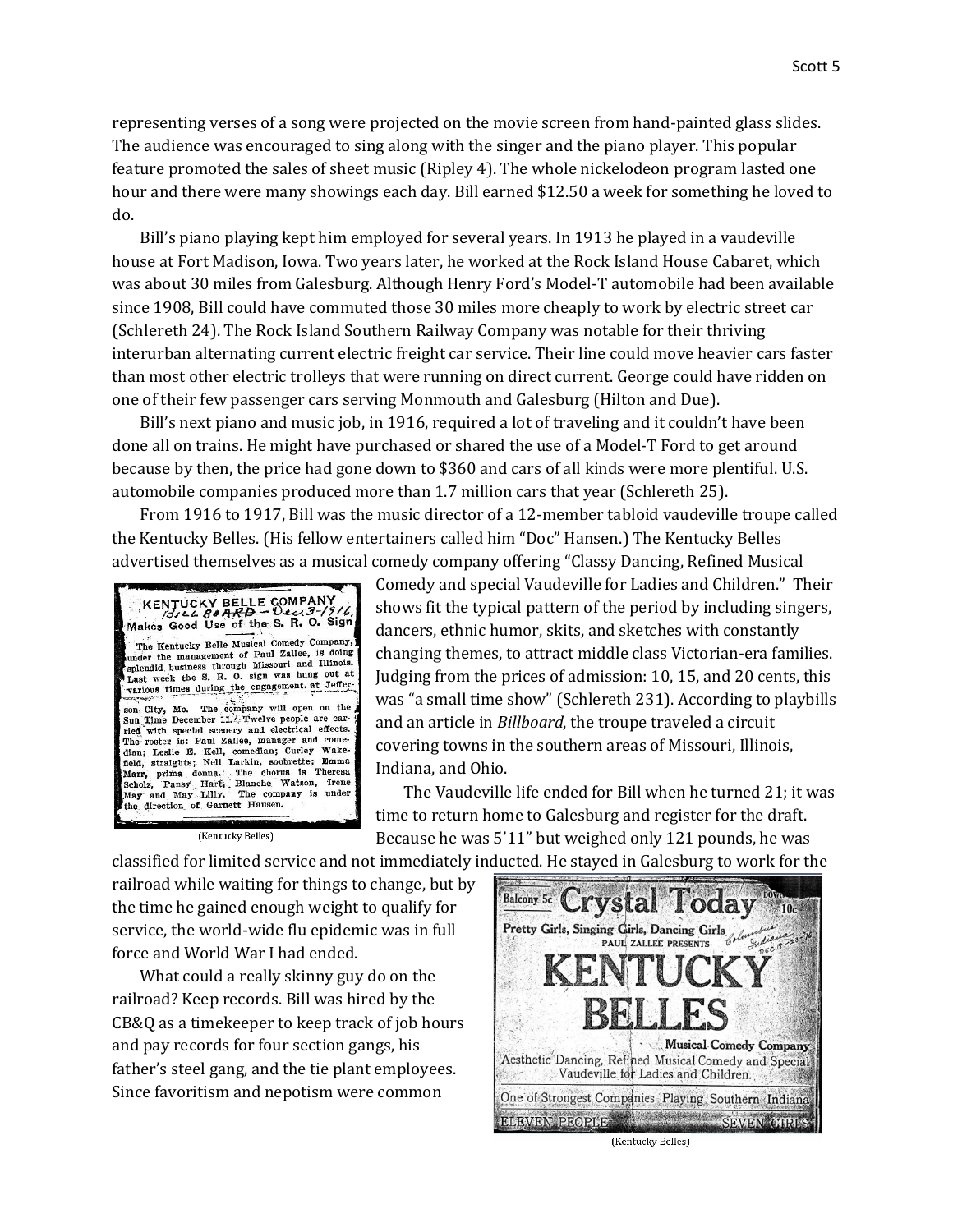then, it's a good bet that George Hansen had some influence on getting his son hired for this job (Ducker 25). On payday, Bill made sure the work gangs lined up for their pay in pay-record sequence. He also issued "time checks" for transient workers not likely to be present on the regular pay day. The workers were paid in cash by a Paymaster who arrived at the yard in a luxurious railroad pay car. Bill described it as a hotel room on wheels, complete with a cook and servant. Bill quit this time keeping job in 1920, but his father was still working for the railroad a year later when he died of "galloping pneumonia" [probably a heart attack] (Hansen).

Sometimes you can't learn much about a person's reputation until they die. During the 1977 interview with my grandfather, nothing was said about the personality or character of George Hansen. Later, I found an obituary-related item in the family papers revealing that George Hansen had been a member of one of the small unions for railroad workers that provided insurance coverage for accidents or death (Aldrich 161). The United Brotherhood of Maintenance of Way Employees and Railway Shop Laborers, Lodge 798, published a Resolution that eulogized George, saying he was "…one who was steadfastly loyal to the sublime principles of our Brotherhood, who faithfully executed every trust imposed upon him throughout life, whose guide in all his dealings was the Golden Rule, one who firmly believed in meeting exact justice to all and expected others to accord like treatment to himself." I would like to believe that this sentiment was true, and not just something commonly written about every lodge brother. It makes a fitting end to this story of a hard-working immigrant who made a new life in America.

## Works Cited

- Aldrich, Mark. *Death Rode the Rails: American Railroad Accidents and Safety 1828-1965*. Baltimore: John Hopkins University Press, 2006. Print.
- Ducker, James H. *Men of the Steel Rails: Workers on the Atchison, Topeka & Santa Fe Railroad, 1869- 1900*. Lincoln: University of Nebraska Press, 1983. Print.
- Gabaccia, Donna R. *We Are What We Eat: Ethnic Food and the Making of Americans.* Cambridge: Harvard University Press, 1998. Print.
- Hansen, William Garnett. Personal interview. 23 June 1977.
- Henretta, James A. and David Brody. *America - A Concise History, Volume 2: Since 1865.* 4th ed. Boston: Bedford St. Martin's, 2010. Print.
- Kentucky Belles. Advertisement. Clippings in scrapbook, c. 1916. Print.
- "Our Railroads." *Republic Register* [Galesburg] 7 Oct 1889, special ed.: 9. *Newspaper Archive.* Web. 31 May 2010.
- Reed, Robert C. *Train Wrecks: A Pictorial History of Accidents on The Main Line."* New York: Bonanza Books, 1968. Print.